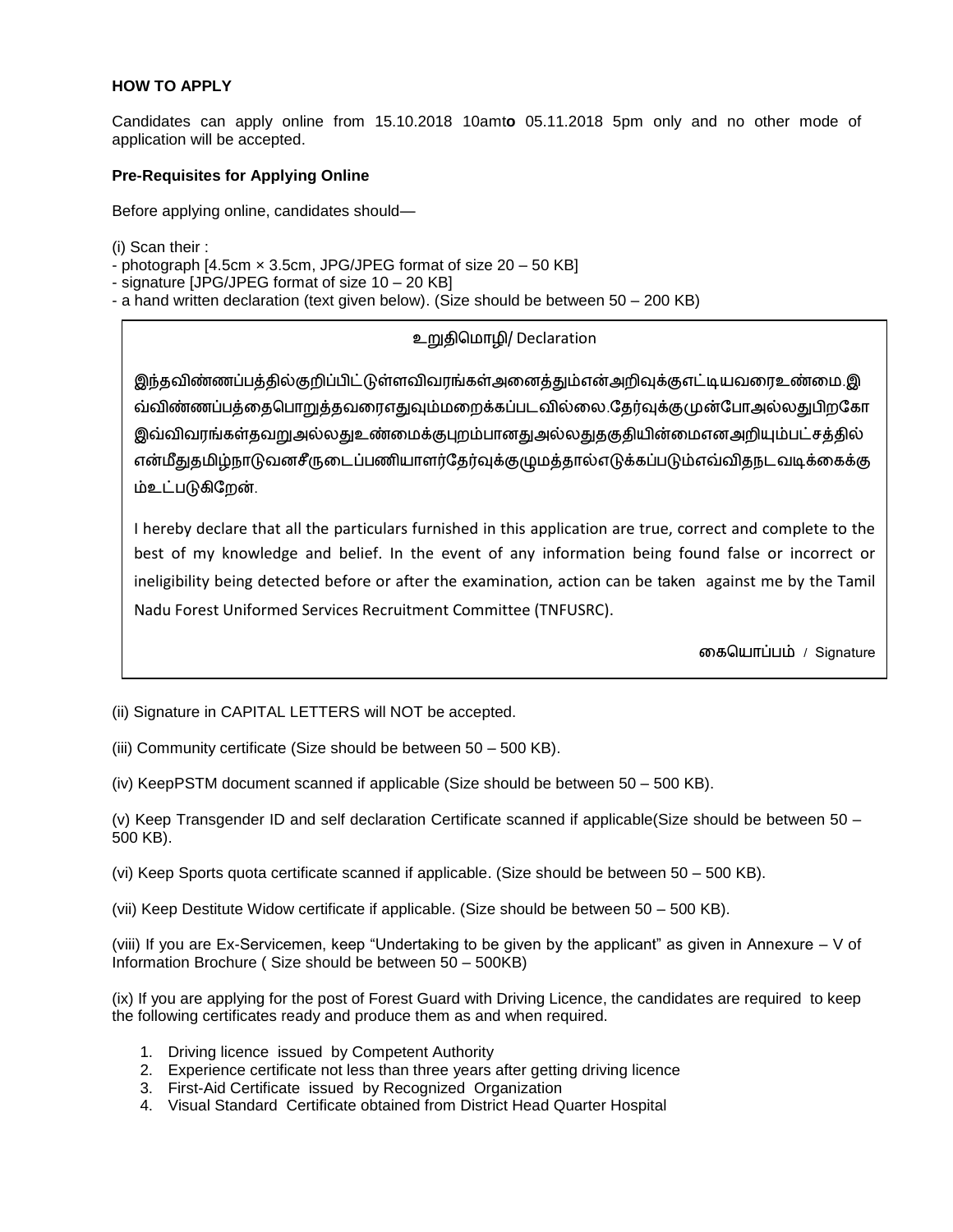### **Ensure that all the above scanned documents adhere to the required specifications.**

(x) Keep the necessary details/documents ready to make **Online Payment** of the requisite application fee/ applicable service charges.

(xi) Please have a valid personal email ID, which should be kept active till the completion of RecruitmentProcess. TNFUSRC may send call letters for the Examination etc. through the registered e-mail ID. Under no circumstances,a candidate should share with/mention e-mail ID to / of any other person. In case a candidate does not have a validpersonal e-mail ID, the candidate should create a new e-mail ID before applying on-line and must maintain that emailaccount.

#### **Application Fees/ applicable service charges Payable from 15.10.2018 10am to 05.11.2018 5pm (Online payment), both datesinclusive, shall be as follows**

- No fee for BC /BCM / MBC/ SC / SCA / ST /Destitute widow candidates / ex - servicemen. - Rs. 150 /- for all others Applicable service charges for Online Payment of application fees will have to be borne by thecandidate.

#### **Procedure for applying online**

## (1) **Candidates should apply only through Online Mode in the Tamil NaduForest Department's Website www.forests.tn.gov.in**

(2) Candidates will have to click on "CLICK HERE FOR NEW REGISTRATION" to register their application byentering their basic information in the online application form. After that a provisional registration number andpassword will be generated by the system and a message that "you are successfully registered and please check your e-mail and SMS" will be displayed on the screen. Candidate should note down theProvisional registration number and password. An Email & SMS indicating the Provisional Registration numberand Password will also be sent. They can reopen the saved data using Provisional registration number andpassword and edit the particulars, if needed.

(3) Candidates are required to upload their

- Photograph
- Signature
- A hand written declaration
- PSTM (If required)
- Transgender ID and self declaration Certificate (If required)
- Sports quota certificate (If required)

as per the specifications given in the Guidelines for Scanning and Upload of documents.

(4) **Candidates are advised to carefully fill in the online application themselves as no change in any of the datafilled in the online application will be possible/ entertained. Prior to submission of the online applicationcandidates are advised to use the "SAVE AND NEXT" facility to verify the details in the onlineapplication form and modify the same if required. No change is permitted after clicking on FINALSUBMIT Button.** 

Candidates have the option of making the payment of requisite fees/ applicable service charges through theONLINE as well as OFFLINE mode:

## **Offline mode of payment in any form such as Demand Draft / Postal order etc.,will not be accepted.**

(Details regarding Exemption for Examination Fee are given in "Information Brochure" publishedin the Website: [www.forests.tn.gov](http://www.forests.tn.gov.in/).in).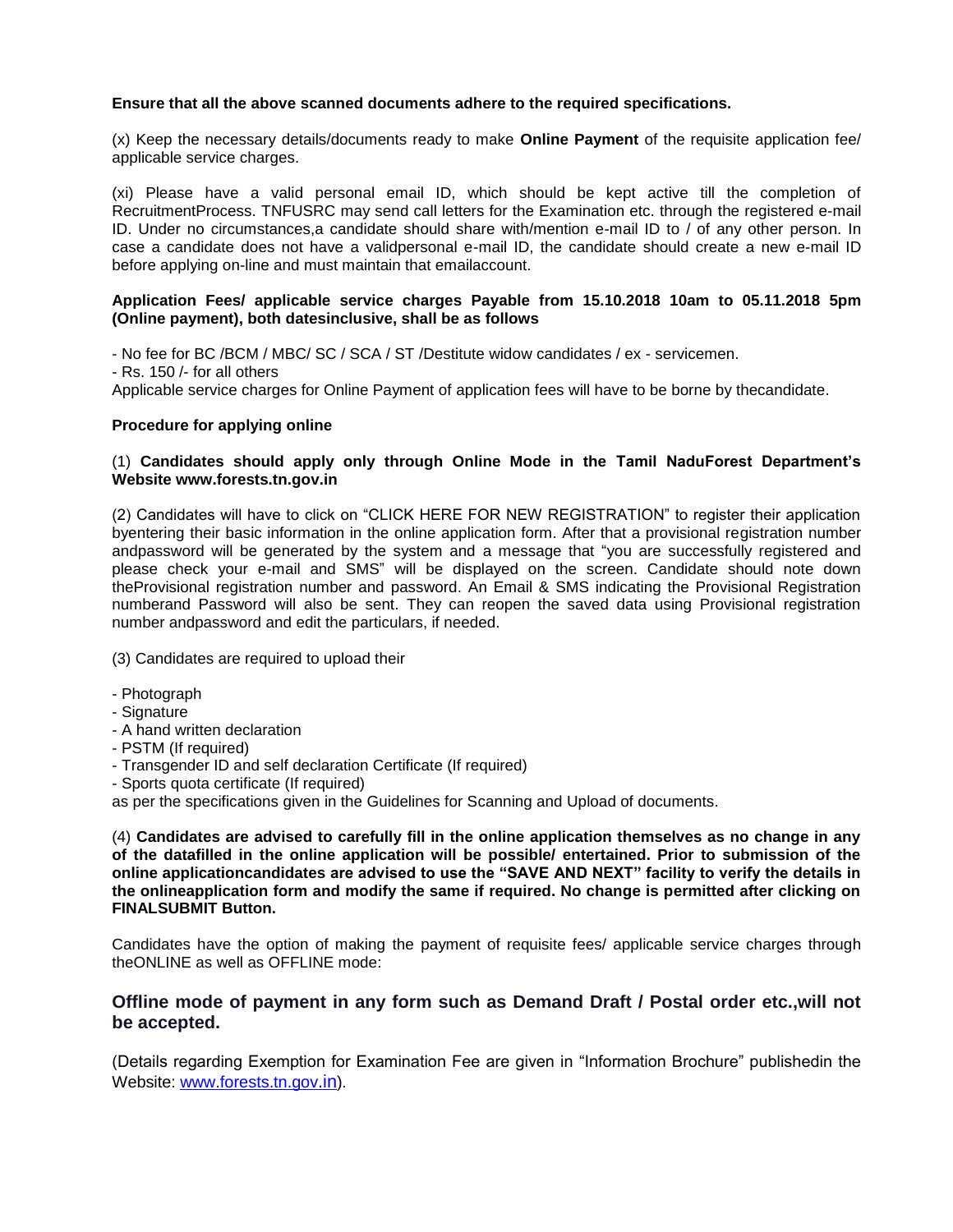## **Payment of fees/ applicable service charges via the ONLINE MODE**

(i) Candidates should carefully fill in the details in the On-Line Application at the appropriate places very carefully and clickon the "FINAL SUBMIT" button at the end of the On-Line Application format. Before pressing the "FINAL SUBMIT"button, candidates are advised to verify every field filled in the application. The name of the candidate or candidate's Father/Mother etc. should be spelt correctly in the application as it appears in the certificates/mark sheets. Anychange/alteration found may disqualify the candidature.In case the candidate is unable to fill in the application form in one go, candidate can save the data already entered. When thedata is saved, a provisional registration number and password will be generated by the system and displayed on the screen.

Candidate should note down the Provisional registration number and password. An Email & SMS indicating theProvisional Registration number and Password will also be sent. They can reopen the saved data using Provisionalregistration number and password and edit the particulars, if needed. Once the application is filled in completely, candidateshould submit the data.

(ii) The application form is integrated with the payment gateway and the payment process can be completed by following theinstructions.

(iii) The payment can be made by using Debit Cards (RuPay/Visa/MasterCard/Maestro), Credit Cards, Internet Banking, IMPS,Cash Cards/ Mobile Wallets by providing information as asked on the screen.

(iv) After Final Submit, an additional page of the application form is displayed wherein candidates may follow the instructionsand fill in the requisite details.

(v) If the online transaction has not been successfully completed then candidates are advised to login again with theirprovisional registration number and password and pay the Application Fees/ applicable service charges online.

(vi) On successful completion of the transaction, an e-receipt will be generated.

(vii) Candidates are required to take a printout of the e-receipt and online application form. Please note that if the same cannotbe generated then online transaction may not have been successful.

Note:

o After submitting your payment information in the online application form, please wait for the intimation from theserver, DO NOT press Back or Refresh button in order to avoid double charge.

o For Credit Card users: All charges are listed in Indian Rupee. If you use a non-Indian credit card, your bank willconvert to your local currency based on prevailing exchange rates.

o To ensure the security of your data, please close the browser window once your transaction is completed.

oAfter completing the procedure of applying on-line including payment of fees / applicable service charges, the candidateshould take a printout of the system generated on-line application form, ensure the particulars filled in are accurateand retain it along with Registration Number and Password for future reference. They should not send this printoutto the TNFUSRC/ Banks.

**Please note that all the particulars mentioned in the online application including Name of the Candidate,Category, Date of Birth, Address, Mobile Number, Email ID, Centre of Examination etc. will be considered as finaland no change/modifications will be allowed after submission of the online application form. Candidatesare hence advised to fill in the online application form with the utmost care as no correspondenceregarding change of details will be entertained.** 

**TNFUSRC will not be responsible for any consequencesarising out of furnishing of incorrect and incomplete details in the application or omission to provide therequired details in the application form.**